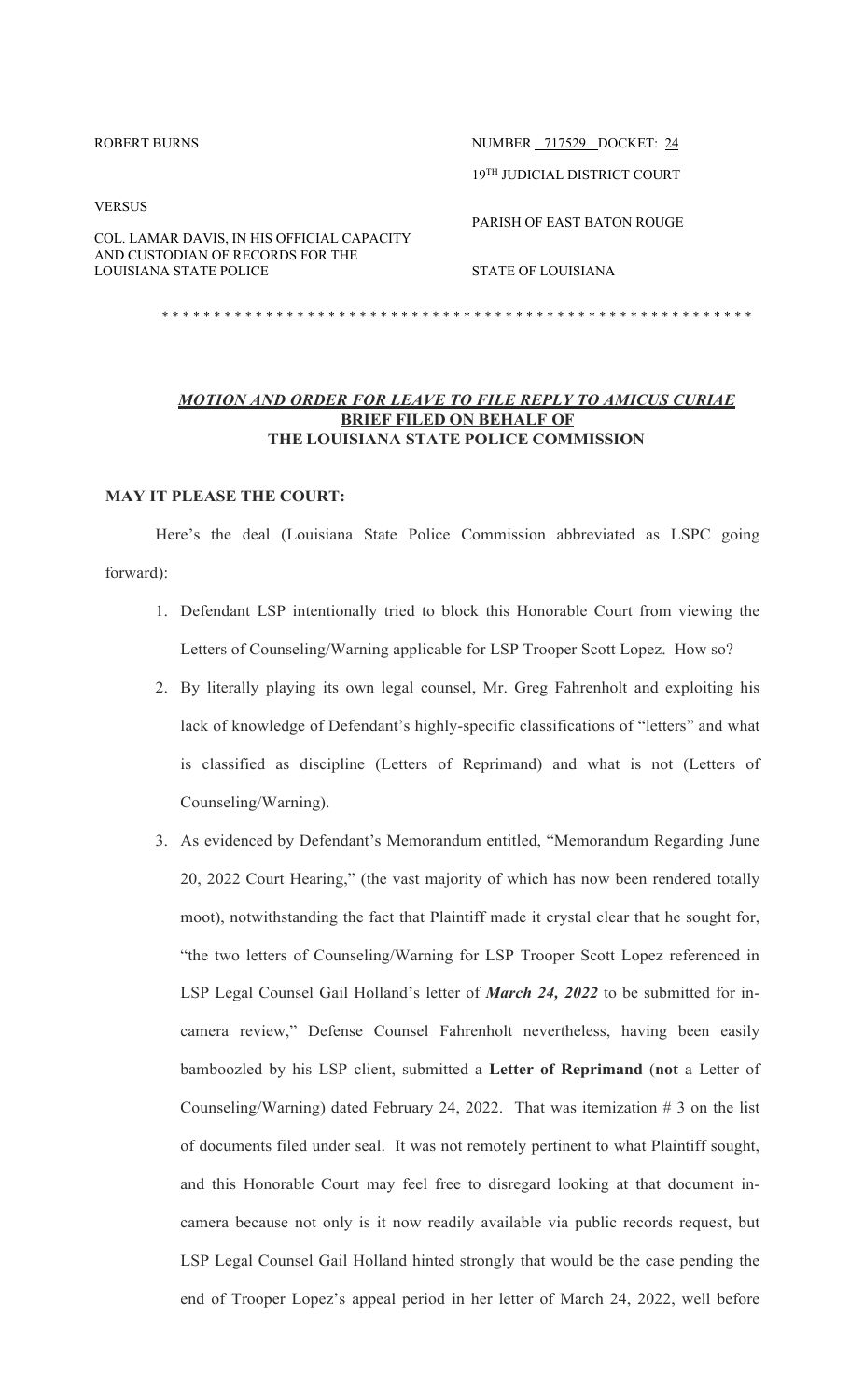Plaintiff filed this lawsuit!

- 4. Defense Counsel Fahrenheit further supplied a Letter of Counseling/Warning for the court's in-camera inspection dated April 12, 2022, which is 19 days **AFTER** LSP Legal Counsel Gail Holland's letter of March 24, 2022, making it impossible for **THAT** Letter of Counseling/Warning to have existed at the time of Ms. Holland's letter. This Honorable Court is free to disregard that document as well from incamera inspection because it too was not remotely related to what was sought by Plaintiff! Both bullet points 3 and 4 of this Reply are pure and simple straight-up efforts to perpetrate fraud upon this Honorable Court by Defendant LSP to keep this Honorable Court from **EVER** seeing Trooper Scott Lopez's Letters of Counseling/Warning in-camera or otherwise! It's literally that simple.
- 5. Easily recognizing the con job that Defendant LSP was playing on Defense Counsel Fahrenheit, Plaintiff sent Defense Counsel a scathing email dated Wednesday, June 15, 2022 at 2:20 p.m. Defense Counsel has supplied that email to this Honorable Court, and Plaintiff stands fully behind that email. Plaintiff will point out the fact that Defense Counsel Fahrenheit sought for "further communications about the details of this case not be shared with my paralegal," (notwithstanding that she readily invited Plaintiff to contact her with any question or concern) and Plaintiff agreed to do so and indicated that he would prefer to keep the type terse email he sent between parties, Defense Counsel Fahrenheit apparently had a 180-degree change of heart in filing the email into the public record, which is perfectly fine by Plaintiff, and Plaintiff therefore argues that opening up the totality of last week's communications is fair game for full public disclosure now.
- 6. In the email referenced in Itemization # 5 above, Plaintiff educated Defense Counsel on how he'd been played, and he further informed him that Defendant LSP **STILL** had not adhered to this Honorable Court's May 23, 2022 Order and that the cat was fully out of the bag that Defendant LSP hoped to bamboozle him and, further, that Defendant's effort was nothing short of a brazen attempt to keep this Honorable Court from viewing the Letters of Counseling/Warning **which plaintiff insisted existed and would be dated BEFORE March 24, 2022**.
- 7. Again, Plaintiff's email to Defense Counsel was very terse, but Plaintiff explained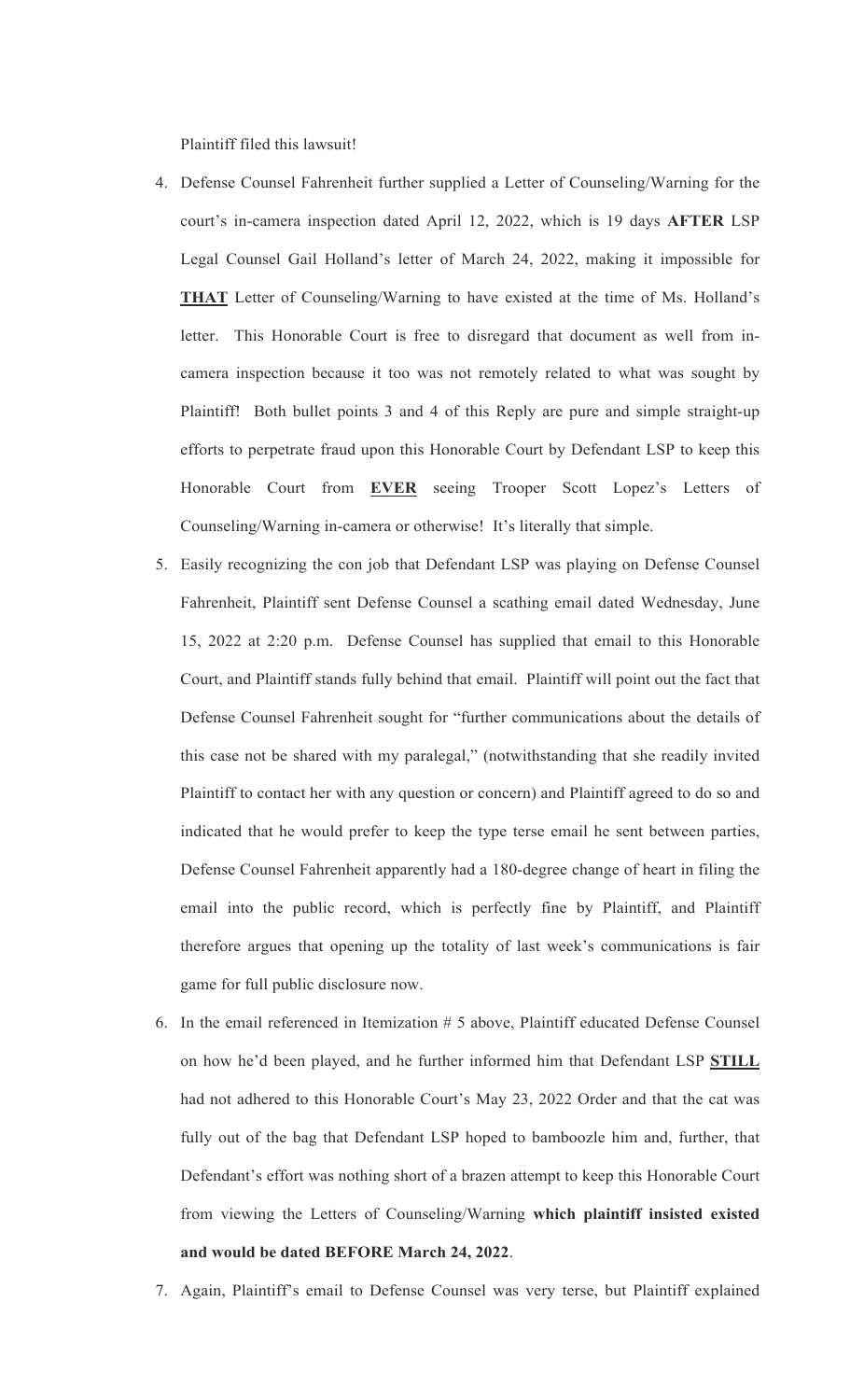that the Opposition Memorandum and the Subsequent Leave to File Documents Under Seal were nothing short of outright signals that Defendant LSP obviously believes that Plaintiff, "fell off the last turnip truck" that drove by LSP Headquarters.

- 8. Tough Plaintiff doesn't typically like to tout his credentials in an email or otherwise unless requested to do so, under these circumstances, Plaintiff felt he had little choice but to educate Defense Counsel that Plaintiff is a University Medal graduate from LSU having maintained a 4.000 GPA throughout his college career through graduation in December, 1985; that Plaintiff is an inactive CPA, having passed that exam on his first attempt (which is accomplished by only 3 percent of candidates taking that exam) with scores among the highest in the nation on Practice (92) and Theory (90); and that he served as a Fraud Examiner for the Federal Government (FDIC) in the early 90's. It was that experience and its almost-unfathomable requirements at FDIC's training facility in Arlington, Virginia (where FDIC replicates very heated bank Board of Directors' exit meetings), that a prospective bank examiner is trained extensively to pay very, very close attention to even the slightest detail! That extensive training made it an absolute piece of cake to detect Defendant LSP's very obvious attempt at perpetrating fraud upon this Honorable Court (together with dragging Defense Counsel along for the ride) to deny **even this Honorable Court from viewing Trooper Lopez's Letters of Counseling/Warning in-camera.** Instead, what Defendant LSP did was intentionally provide this Honorable Court with utterly irrelevant documents about which Defense Counsel knew, or certainly should have known (had he read Plaintiff's brief) and that Plaintiff would already have full and complete knowledge of and the content of those documents and, further, that this Honorable Court's time would be totally and completely wasted even looking at those documents in-camera or otherwise.
- 9. In his admittedly-terse email to Defense Counsel of Wednesday, June 15, 2022, Plaintiff further instructed Defense Counsel that, if Defendant LSP did not provide those Letters of Counseling/Warning for this Honorable Court for its in-camera inspection, then Plaintiff would most certainly file a Motion for Contempt of this Honorable Court's Order, which clearly instructed Defendant LSP to turn over Trooper Scott Lopez's two Letters of Counseling/Warning (which should be dated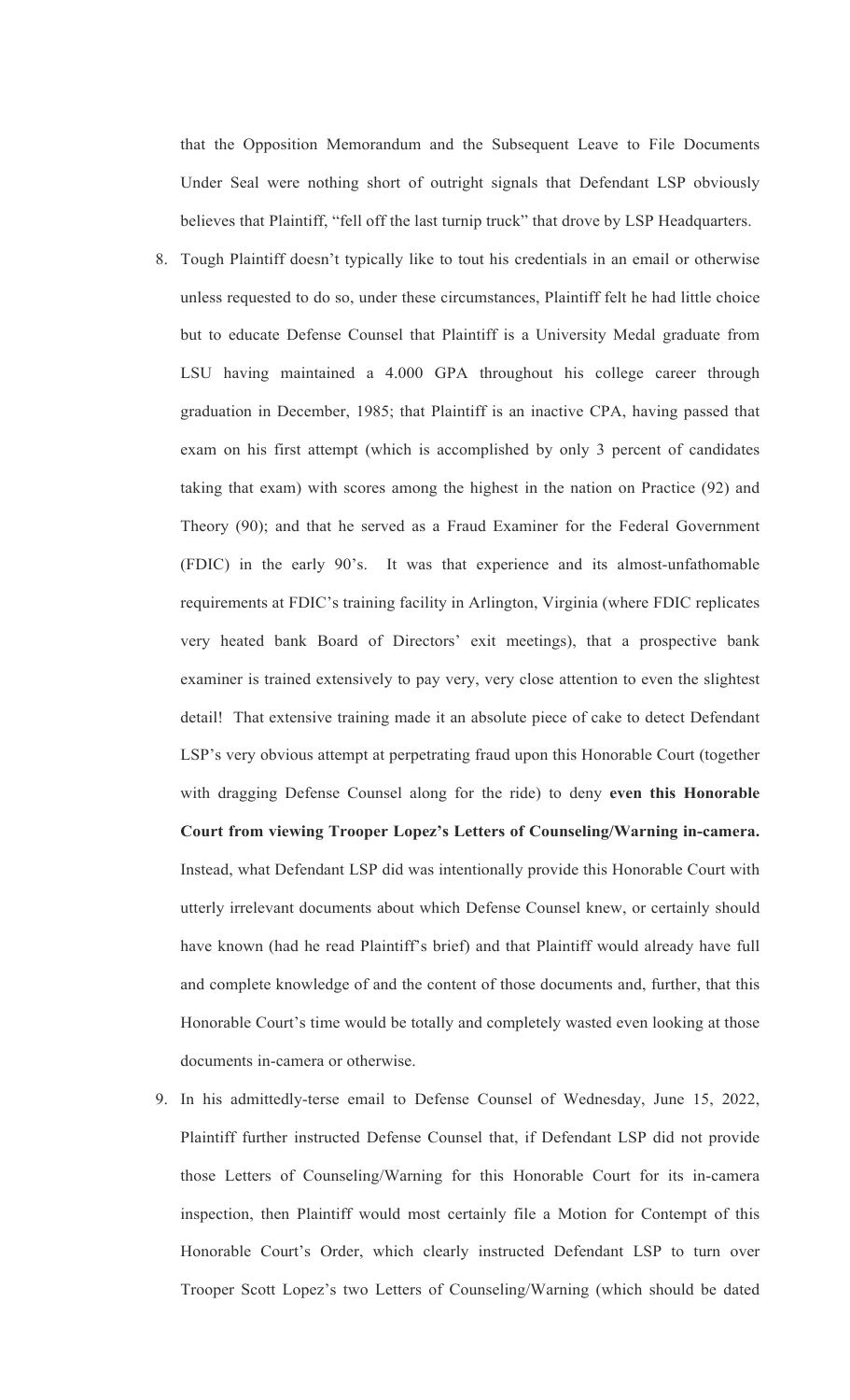**BEFORE NOT AFTER March 24, 2022**) to it for in-camera inspection.

- 10. Realizing that the proverbial gig was up (i.e. that Defendant LSP's blatant attempt to perpetrate a fraud on this Honorable Court – and apparent belief that Plaintiff is a total buffoon in attempting that sly move to deny this Honorable Court the ability to view the Letters of Counseling/Warning in-camera), Defendant LSP had little choice but to supplement its Motion for Leave to file Responsive Documents and **FINALLY** (after Plaintiff had to pry those documents from Defendant LSP's hands and force them to adhere to this Honorable Court's May 23, 2022 Order and submit the two Letters of Counseling/Warning **which had existed all along and which Defendant LSP KNEW were the documents he was seeking**.
- 11. The Motion for Leave to File the Two Letters of Counseling/Warning was served upon Plaintiff via First-Class Mail, and Plaintiff has yet to receive the filing through the mail and had no knowledge whatsoever of it (**NONE**) as of around 2:00 p.m. on Friday, June 17, 2022. Accordingly, having not heard the first word from LSP's Defense Counsel, Plaintiff initiated to Defense Counsel a voice mail at around 2:10 p.m. on Friday, June 17, 2022. Plaintiff sought an update from Defense Counsel so that Plaintiff could at least know where things stood on the two Letters of Counseling/Warning in order that he could formulate his oral arguments for the Court Hearing only three (3) days away (including the weekend) accordingly. Plaintiff followed that phone call up with an email immediately thereafter.
- 12. It was **ONLY AT THAT POINT** that Defense Counsel (through his paralegal) sent an email to Plaintiff at 2:36 p.m. on Friday, June 17, 2022 with the supplemental filing seeking Leave of Court to file the two Letters of Counseling/Warning Under Seal. In fact, since this Honorable Court was closed for Juneteenth, Defense Counsel could not provide actual evidence of filing; however, Plaintiff readily accepts that it has been filed but notes the resorting to sending via U. S. mail when sending same via email was readily available for Defense Counsel to do. Given the time-sensitive nature of the filing, Plaintiff can only assume that Defense Counsel's goal was for Plaintiff to be completely ignorant of the filing for the hearing before this Honorable Court which Defense Counsel knew was set for Monday, June 20, 2022. Irrespective of the fact that Defense Counsel has obviously gotten his feelings hurt, so to speak, by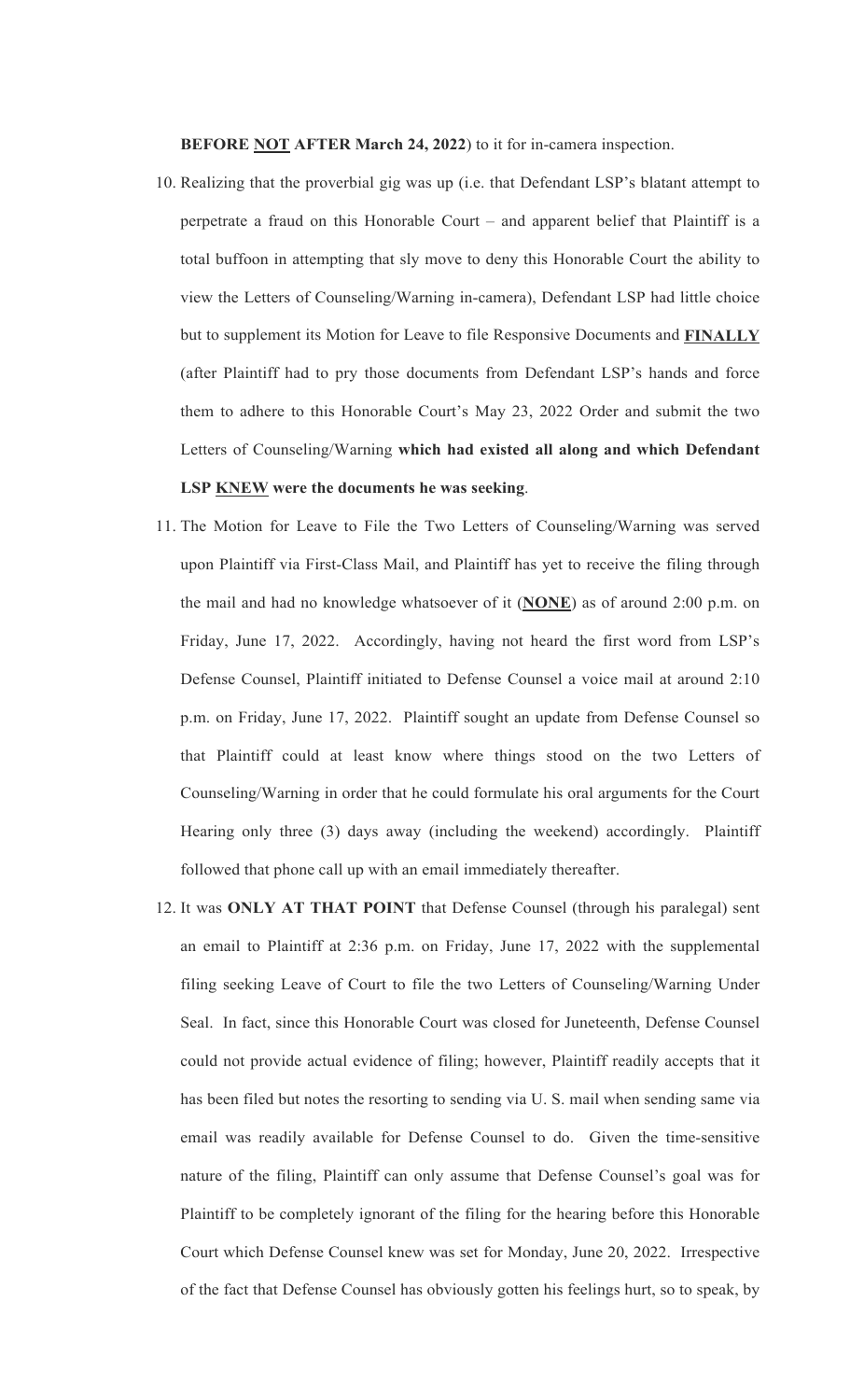Plaintiff's email, it does not excuse a blatant attempt to keep Plaintiff in the dark about the two Letters of Counseling/Warning being filed into the public record at the earliest possible occasion (which would have been email) and instead, forcing Plaintiff to call Defense Counsel with mere hours left to the business week. Plaintiff will also note that LSPC also mailed Plaintiff the Amicus Brief (and Plaintiff did receive it in the U. S. mail on Friday, June 17, 2022). Further, the LSPC also sent it via in-house message, and will make this Honorable Court aware that the singing up for a Taylor-Porter account to obtain the document was relatively easy.

- 13. At any rate, **VOILA**, it seems the two hot-potato Letters of Counseling/Warning do in fact exist just as Plaintiff had contended all along and as was memorialized by LSP's Legal Counsel, Ms. Gail Holland, in her letter of March 24, 2022; furthermore, both of those letters **are in fact dated prior to March 24, 2022** (one on an undisclosed date in 2010 and another dated August 21, 2018.) They have been filed under seal, and it is **those specific documents which Plaintiff seeks for this Honorable Court to examine (beyond the redacted documents in itemization # 1), ESPECIALLY given the extensive efforts on the part of LSP to conceal them from being viewed EVEN BY this Honorable Court in-camera!**
- 14. Now, on to the Amicus Brief, which this Honorable Court can rest assured was hurriedly slapped together by the LSPC once it became obvious that the ploy by Defendant LSP to directly deceive and perpetrate a fraud upon this Honorable Court imploded in Defendant's face (sort of like the Ronald Greene video suddenly leaked to the public blew up in their faces?), and Defendant LSP realized that they had no mechanism left to avoid exposure of the Letters of Counseling/Warning to this Honorable Court for in-camera inspection. Bullet points to refute Ms. Feeney, Legal Counsel, and the arguments she makes on behalf of LSPC regarding the Letters of Counseling/Warning follow:
	- a. Unlike regular Civil Service for general state employees, LSP Troopers play a unique role in trying to keep the citizens of our state safe. They can and should be held to a very high standard of conduct and ethics by the public. Further, at one time in the distant past, LSP enjoyed such standing and was well-regarded by Louisiana citizens (and that included when the public passed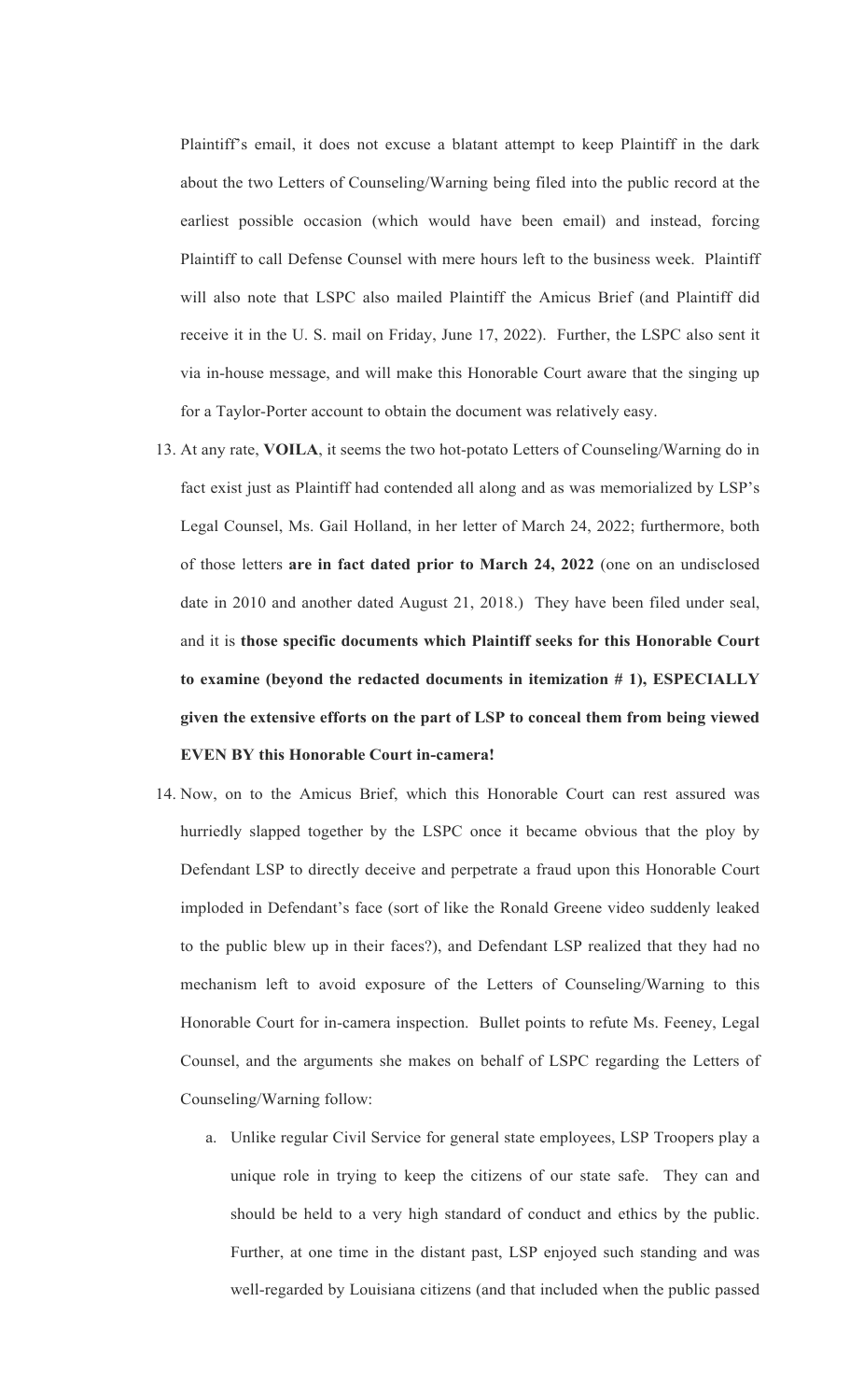the Constitutional Amendment establishing the LSPC in 1991). Regrettably, the agency is an unmitigated disaster now with many retired Troopers telling Plaintiff they are now ashamed of the very uniform they once took great pride in touting; furthermore, there is scant evidence of any signs of meaningful improvement anytime soon. The proof of that fact is readily apparent in the news headlines (some of which have been exposed by Plaintiff's blog, including being the first to report on the Ronald Greene matter on September 10, 2020), which LSPC seems to go out of its way to vilify in its Amicus Brief.

- b. When bad actors, of which everyone is rapidly learning there are more and more within LSP, are permitted to continue their actions because their superiors simply deploy Letters of Counseling/Warning as a way to keep from "breaking the brotherhood," then we all lose! Unfortunately, some lose way more than others, and that regrettably includes citizens who are known to have had their civil rights blatantly and brazenly violated by LSP Troopers.
- c. Let's examine the very response a supervisor issued entailing former LSP Trooper (Dakota DeMoss) upon that supervisor's review of the details of DeMoss's vicious five-trooper beating of Antonio Harris on May 23, 2019. As mentioned in his original Petition (which Defense Counsel admitted in open court on May 23, 2022 was "too long" <for him to presumably dignify by actually reading the petition>), and for which Petitioner broke that feature to include the disgusting language used upon Harris' apprehension. Let's reproduce that disgusting language at this time: *The troopers then escorted Harris to one of their marked police vehicles. As they placed Harris in the back seat, Tpr. Harper threatened him by saying, "stupid motherfucker, I hope you act up when we get to the fucking jail. I am going to punish you, dumb bitch. What the fuck is wrong with you, stupid motherfucker."* As Plaintiff pointed out, he was first to publish the reprehensible texts sent between four LSP troopers bragging of Harris' beating. So how did Dakota DeMoss's supervisor handle disciplining DeMoss (who was later fired for his role in the Ronald Greene beating only 13 days before Harris' vicious beating)? Well, let's take a look, shall we?: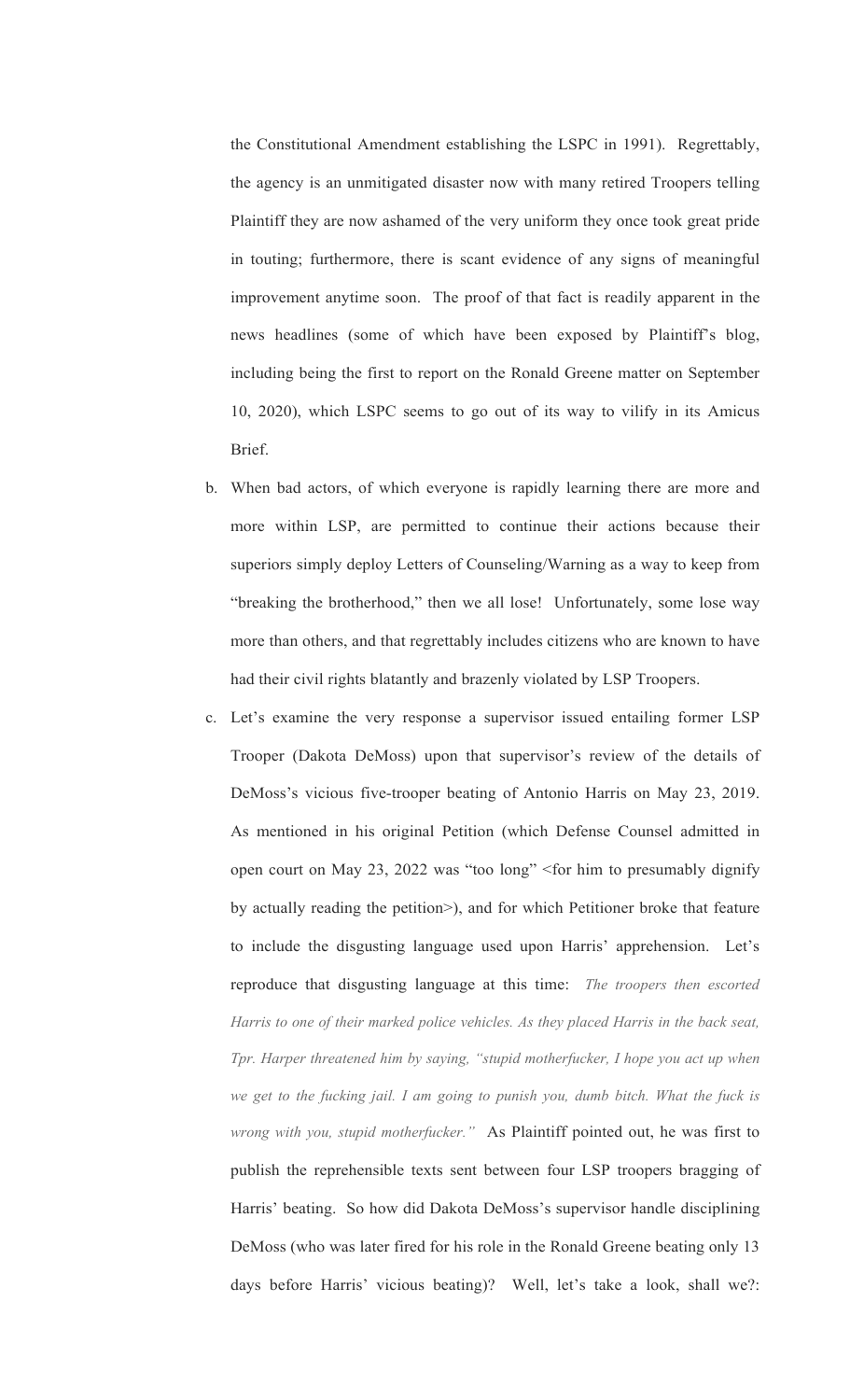### **[Source: AP Article by Jim Mustian Dated March 12, 2021]**:

The filings show DeMoss originally received only Counseling/Warning for his role in Harris' beating, admonished for turning his FM radio up "extremely loud" during the chase and switching stations "in order to find the right song."

The new court filings were first reported by **Sound Off Louisiana**, a local blog.

Plaintiff largely rests his arguments of just how nearly-incomprehensible Defendant LSP has stopped to demonstrated a propensity to abuse Letters of Counseling/Warning by making the above illustration alone!

As Plaintiff pointed out to this Honorable Court at the outset of this litigation (and emphasized to this Honorable Court in oral arguments on May 23, 2022 with an emphasis that he was not being flippant), Defendant LSP views the LSPC as being above The U. S. Supreme Court. LSPC's Counsel, Ms. Feeney, acknowledges that fact as she states in her Amicus Brief: "Rules adopted hereto shall have the effect of law." Wow!

Plaintiff submits that it was never the Louisiana Legislature's intent, and it most certainly never was the intent of the people of the State of Louisiana when they passed an Amendment in 1991 to set up the LSPC, to end up putting in place a mechanism whereby LSP can 100 percent, Ttotally control an out-of-control agency (the LSPC)! The LSPC, by staunchly opposing the release of Letters of Counseling/Warning, and declaring it "law" that they are off limits to the public has literally aided and abetted the kind of criminal conduct which is rampant throughout LSP.

 Further, by the LSPC's steadfast resolve that, "We determine what's public record and what's not," the LSPC almost assuredly shields that criminal conduct from even being scrutinized by the public who provides both its own and LSP's funding through taxes the public pays!

What's particularly galling is that the LSPC makes that mandate sight-unseen in that not a single member of the LSPC has likely **EVER** examined a Letter of Counseling/Warning in the agency's entire existence! Thus, the LSPC has no clue whatsoever (nor does it appear to care) the massive level of exploitation that may be inherent through these Letters of Counseling/Warning as demonstrated by the Dakota DeMoss example above.

As such, the LSPC has no clue whatsoever the degree to which it may likely have inhibited the public's ability to be made aware of warning signs that major adverse episodes such as Ronald Greene, Aaron Bowman (who was making a simple return five-minute trip from his house from a Family Dollar store to buy shaving lotion and was pulled over for no apparent reason by a local Sheriff's unit when, from out of nowhere, former LSP Troper Jacob Brown, son of former LSP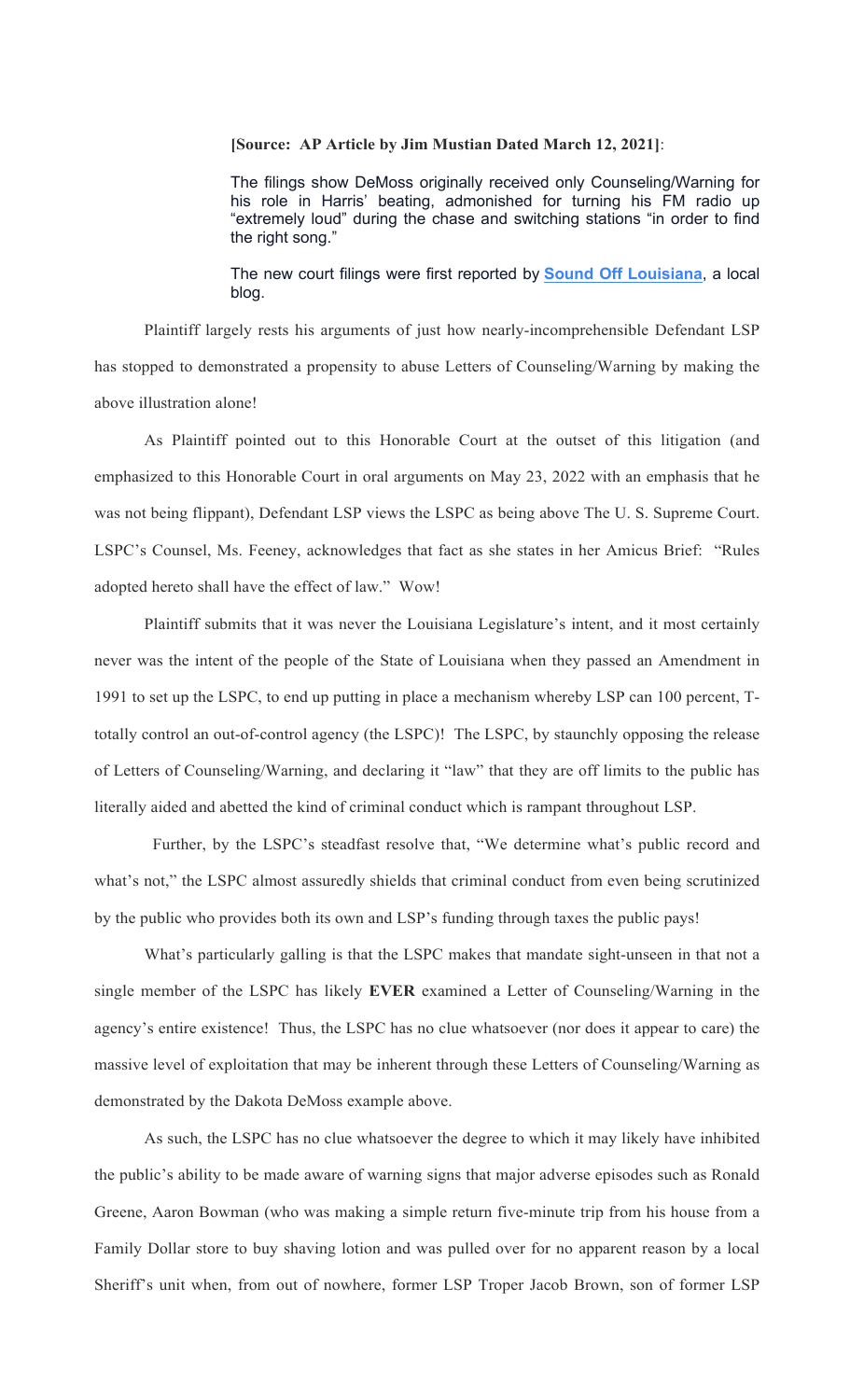Chief of Staff Robert Brown, showed up like Rambo on the scene and beat the living daylights out of him with a flashlight), and Antonio Harris were likely to transpire in the future.

In doing so, and particularly in continuing to maintain its dogmatic approach entailing the release of Letters of Counseling/Warning, each member of the present LSPC, in fighting the public release of problematic Trooper behavior, bears some of the blood of victims who die on their own hands!

Nevertheless, all Louisiana citizens can sleep well at night knowing that the LSPC is ensuring that, although these activities have been shielded from the public via the Letters of Counseling/Warning being declared off limits when making them public may have spared needless brutality and even deaths of Louisiana citizens, the LSPC can provide a very warm and comforting feeling to all Louisiana taxpayers that they are justified in blocking the release of such Letters of Counseling/Warning from being made public helps to ensure that no LSP Trooper may endure "embarrassment to the employee" as per LSPC Defense Counsel's Feeney's Amicus Brief.

Perhaps Defense Counsel for LSPC, Ms. Feeney wishes to tell Ms. Mona Hardin, Ronald Greene's mother, with whom Plaintiff has met with, enjoyed dinner with, and exchanged texts with her daughter on occasion that: "Well, I guess you may be a little disappointed in us that we only issued an initial Letter of Counseling/Warning to Trooper DeMoss when he beat Antonio Harris so viciously on May 23, 2019. We know that was only 13 days after your son was beaten to death, but we do ask you to make note of the fact that we did find him worthy of a Letter of Counseling/Warning because he was playing his FM radio too loud when riding to the scene. Now, Ms. Hardin, even though we know that former Trooper DeMoss did openly brag about that beating of Harris with four other of our other finest LSP Troopers via texts and, and while we realize that the incident, as I said, ma'am, on May 23, 2019, was only 13 days after the incident with your son, you see, Ms. Hardin, here's the bottom line: If we would have made that Letter of Counseling/Warning for Trooper DeMoss playing his FM radio too loud and diligently searching for the right song to get pumped up to viscously beat Antonio Harris, had we made that Letter of Counseling/Warning public, well, ma'am, that just may have resulted in embarrassment to Trooper DeMoss. Surely you understand and can see where we're coming from, can't you, Ms. Hardin?"

When a teacher teaches a class and wants to set an example for the whole class to learn from student misconduct, does he or she simply pull that student aside and whisper in his ear, "I'd really rather you not do that, okay?" Is that likely to enhance that student's performance and, more importantly, that of the other students in the class? Of course not! What will work, however, is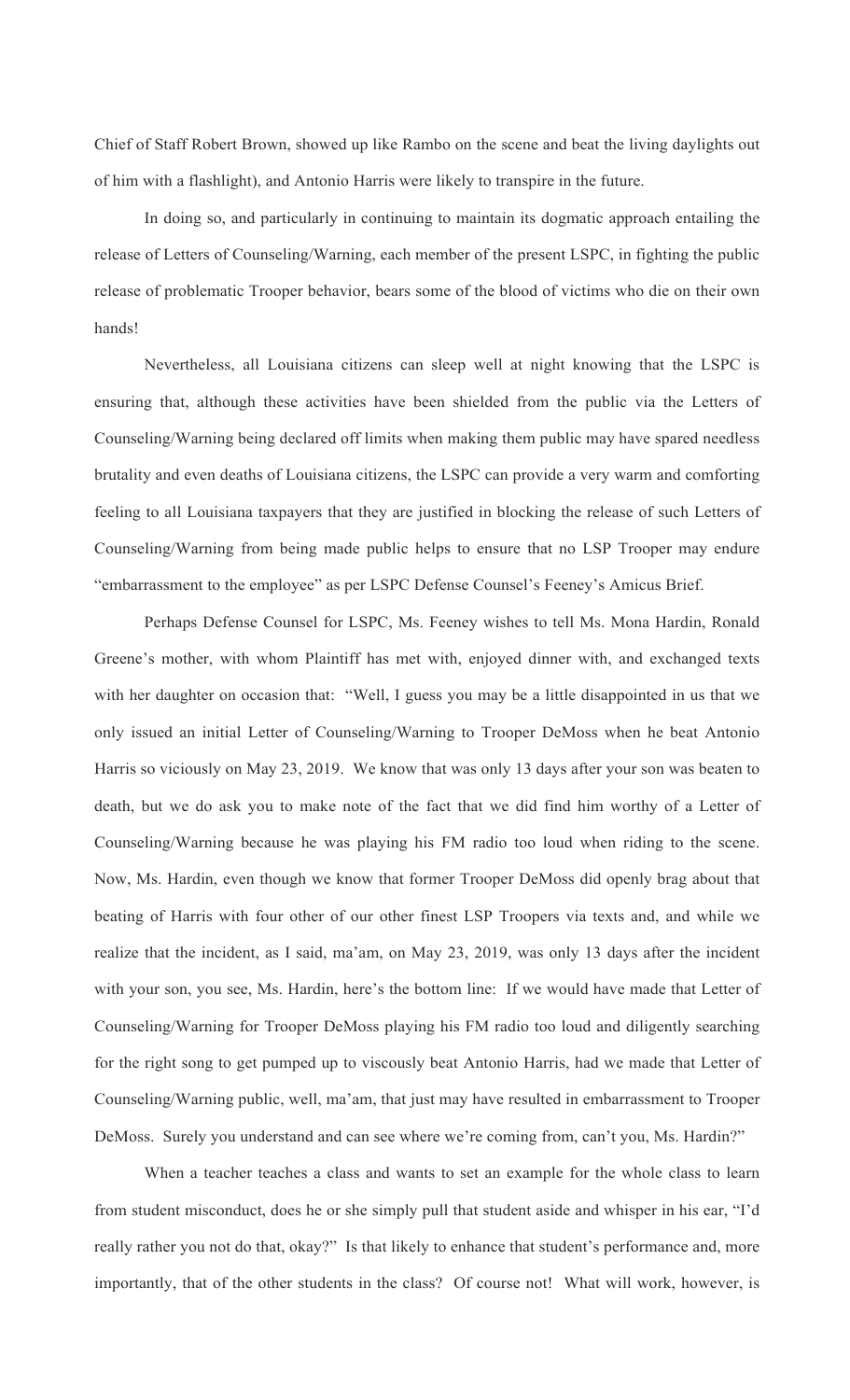standing the student in front of the entire class and letting the entire class know that he or she will be spending the next two hours each day for a week after class writing lines each day which state that he or she will not engage in such behavior in the future and warning the other students that any such replication of that student's behavior will result in the same, if not more harsh (since they had the benefit of forewarning) treatment. Of course, that does in fact entail "embarrassment" for the offending student, but it teaches a very valuable lesson both to him or her and, importantly, to the rest of the students.

Of course, when an agency such as LSP runs a Training Academy that entails widespread cheating (wherein actual copies of the final examination are provided to near-entire-classes of Cadets going back five years (Cadet Classes 99, 98, 97, 96, and 95), perhaps Defendant LSP isn't all that interested in effective and ethical training! Hence, maybe the classroom analogy is a poor one.

The results of those frauds who cheated on the final exam to become troopers by being provided advanced copies of the actual exam (with many obtaining them from an existing LSP Captain!) and becoming full-blown troopers despite having cheated on the exam have already cost some Louisiana citizens their lives (that's no exaggeration). Further, the State of Louisiana faces ungodly liability and legal fees in litigation over these fraudster troopers, with one reported settlement offer now approaching \$5 million!

Plaintiff is working on a blockbuster feature on the LSP Cheating Scandal for release in about 10-12 days. One would have thought the LSPC would have been on top of that cheating scandal years ago, but obviously the body largely does exactly what LSP tells it to do, and this 11<sup>th</sup> hour and 59<sup>th</sup> minute Amicus Brief is proof of that point.

The example cited above on DeMoss is one point-blank example of how a Letter of Counseling/Warning was clearly inappropriate. In the present matter, LSP Troop I Captain Beau Comeaux initially issued Trooper Lopez a "Letter of Counseling/Warning" dated April 12, 2022, and that's the one Defense Counsel for LSP got played on to attempt to serve as a patsy to scam this Honorable Court.

Fortunately, the newly-installed Captain of Internal Affairs, Captain Saleem El-Amin, obviously recognized that far more serious discipline was warranted in the matter than a mere Letter of Counseling/Warning. Accordingly, he upgraded that non-discipline (Letters of Counseling/Warning are not considered discipline and have thus been shielded from public scrutiny via LSP Rule, "which has the effect of law" per Ms. Feeney's Amicus Brief) to the full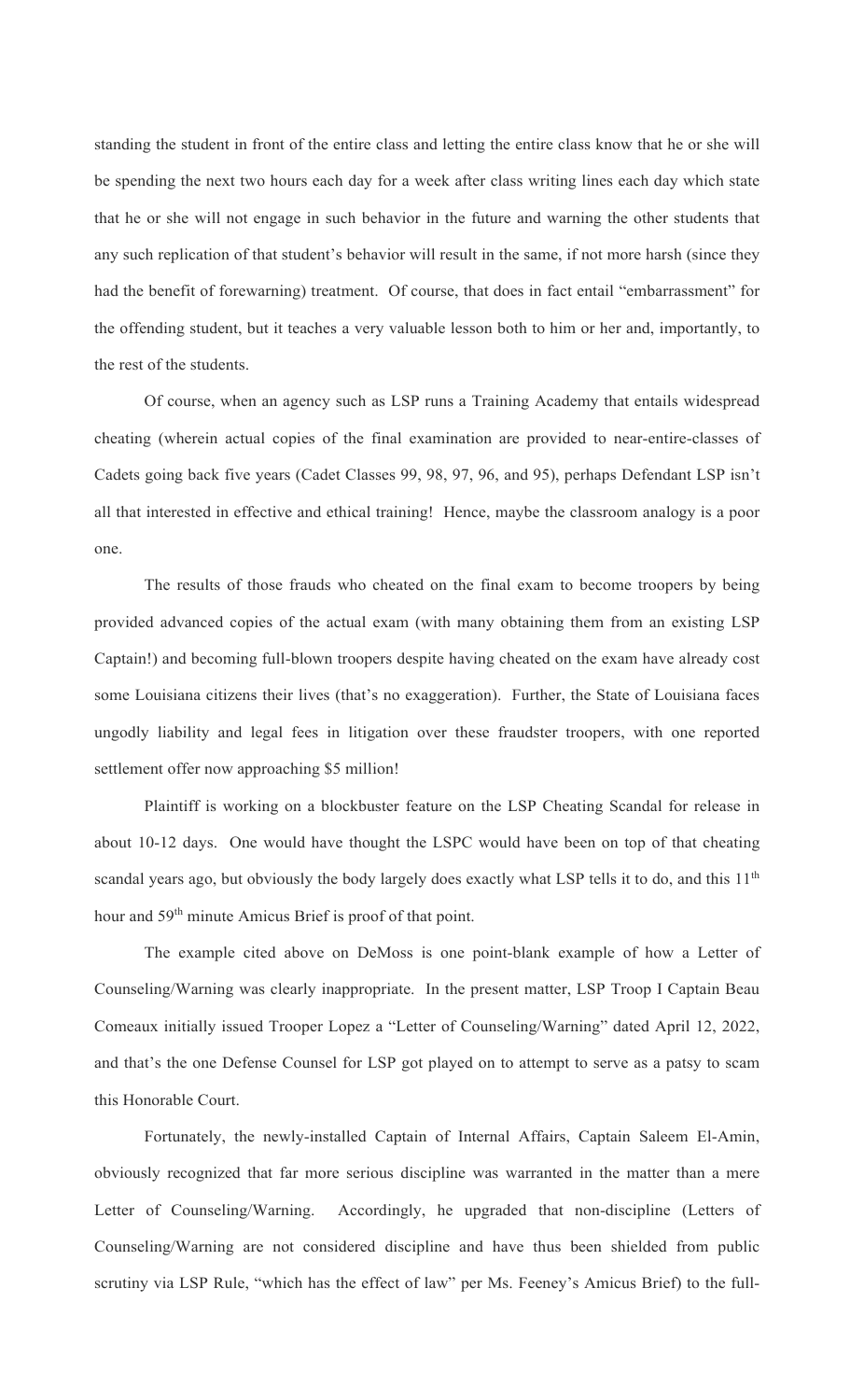blown disciplinary Charge of Conduct Unbecoming a Louisiana State Trooper. So, there's yet another recent exploitation of the Letters of Counseling/Warning used by Troop Level Commanders, in this case, Captain Beau Comeaux, to try and cover for egregious behavior by subordinates. Plaintiff again asserts that, had LSP Defense Counsel taken the time to read his Brief, he certainly would have known that fact and that therefore Item 4 of the initial Documents Filed Under Seal is irrelevant (and can therefore be ignored by this Honorable Court), and he should have pointed that fact out to his LSP client.

LSP, once it saw its scam was not going to work, likely went to the LSPC in sheer desperation because Defendant LSP knows there simply is no way to avoid this Honorable Court seeing the Letters of Counseling/Warning for Trooper Lopez now. Furthermore, Defendant LSP likely fears that, once Letters of Counseling/Warning become public, Pandora's Box is likely to be opened, and the full extent of the irresponsible conduct and abuses perpetrated upon the citizens of Louisiana and the ensuing coverups by Troop Commanders like Beau Comeaux will be exposed. Being blunt, the full extent that the "good ole boy network" of Troop-Level supervisors has covered up irresponsible behavior by LSP Troopers that warranted much harsher discipline is very, very likely to emerge, and LSPC is simply attempting to assist LSP in ensuring that a long-overdue measure enhancing LSP transparency is not going to transpire and the same type of abuses can just keep right on transpiring.

If LSP's system of "Counseling/Warning of its troopers to improve performance" is working so effectively, then why did the U. S. Justice Department Civil Rights' Division feel a need to, on June 9, 2022, open a "pattern and practice" investigation into its practices? That is the first state-wide pattern and practice investigation that agency has lodged against any state-wide agency in over 20 years! Defendant LSP truly has made entry into the Hall of Shame from its criminal acts, and the LSPC is still, even after that major announcement, attempting to continue to provide cover for LSP!

 Plaintiff certainly plans to provide all of the filings of this litigation to that the U. S. Department of Justice and strongly encourage the agency to demand to inspect all Letters of Counseling/Warning issued by Defendant in the last 15 years. That ought to be a real eye opener and, in the firm believe of Plaintiff and many others who have followed this litigation, certainly will be if the U. S. Department of Justice follows that guidance.

This concludes Plaintiff's response to LSPC's  $11<sup>th</sup>$  hour and  $59<sup>th</sup>$  minute obviously horridly-slapped-together Amicus Brief once an outright fraud failed to be perpetrated on this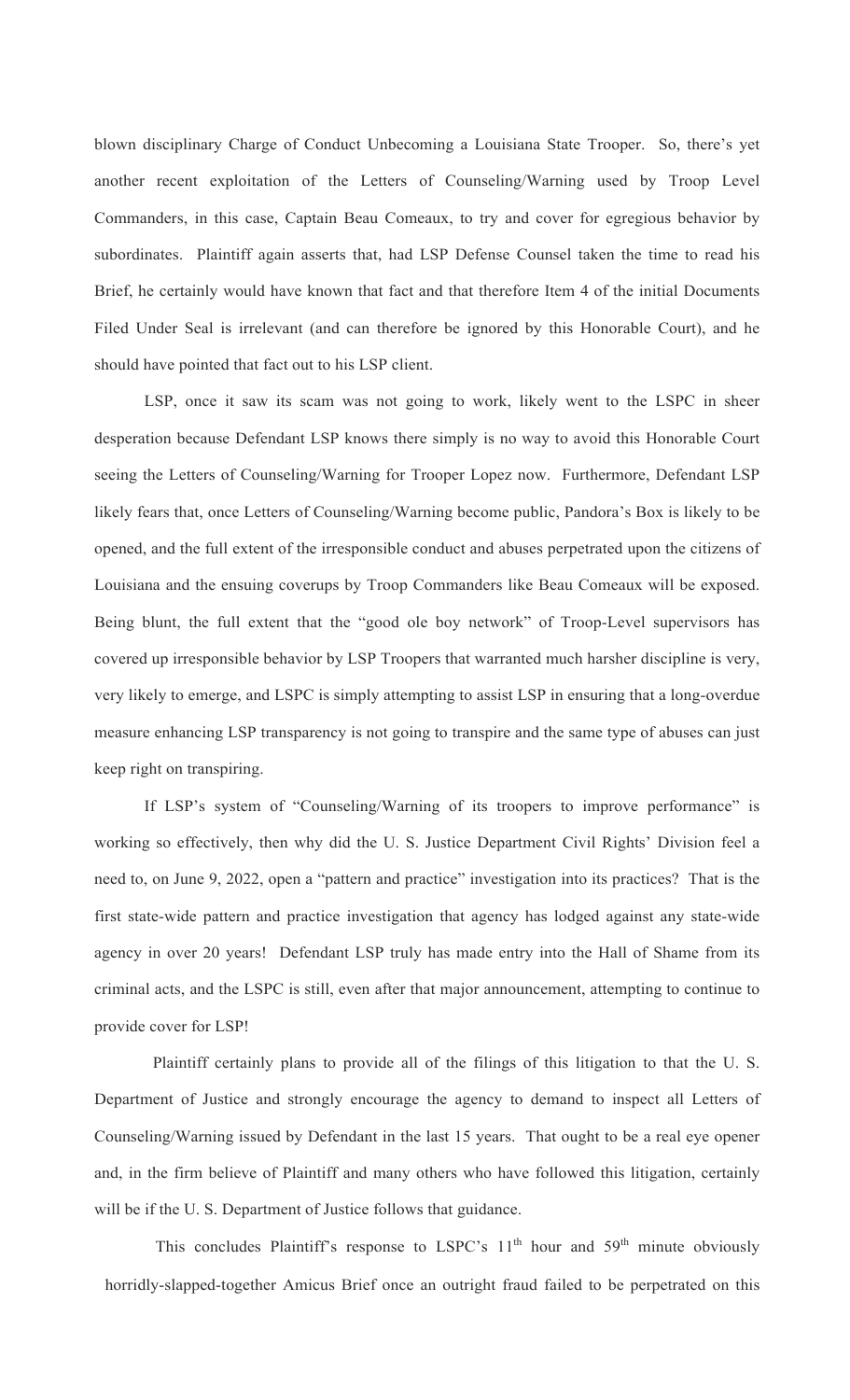Honorable Court by LSP. Plaintiff can only assume based on the totality of what all has transpired that was Defendant LSP's best shot to keep this Honorable Court from ever seeing Trooper Scott Lopez's Letters of Counseling/Warning in-camera or otherwise.

Plaintiff concludes this reply by asserting to this Honorable Court that he is entitled to court costs because he has succeeded, albeit with enormous effort this past week, to force Defendant LSP to turn over Trooper Scott Lopez's Letters of Counseling/Warning for in-camera inspection. In Defendant LSP's Answer to Plaintiff's Petition, Defendant LSP indicated that "Defendant will be happy to provide the documents for in-camera inspection," and that simply was not true! It was based upon the then-stated spirit of cooperation by Defendant LSP that it contended Plaintiff should not be awarded court costs as the Order signed by this Honorable Court specified that he would obtain upon the documents being produced. Plaintiff contends that, given all of the fraud-like activity perpetrated by LSP upon this Honorable Court in last week's filings, he is entitled to court costs in full!

Respectfully submitted,

Robert Edwin Burns, in proper person 4155 Essen Lane Apt. 284 Baton Rouge LA 70809-2155 Robert@SoundOffLA.com

### CERTIFICATE

I certify that a copy of the foregoing was this day emailed to:

 M. Lenore Feeney, Bar # 18597 Lenore.Feeney@TaylorPorter.com 450 Laurel Street, 8<sup>th</sup> Floor 70801 P. O. Box 2471 Baton Rouge LA 70821-2471

Attorney for Louisiana State Police Commission

Dennis J. Phayer, Gregory C. Fahrenholt BURGLASS AND TANKERSLEY, LLC Attorneys for Col. Lamar Davis in His Official Capacity and Custodian of Records For the Louisiana State Police 5213 Airline Drive Metairie, LA 70001 dphayer@burglass.com, gfahrenholt@burglass.com

Baton Rouge, Louisiana this 19<sup>th</sup> day of June, 2022. l